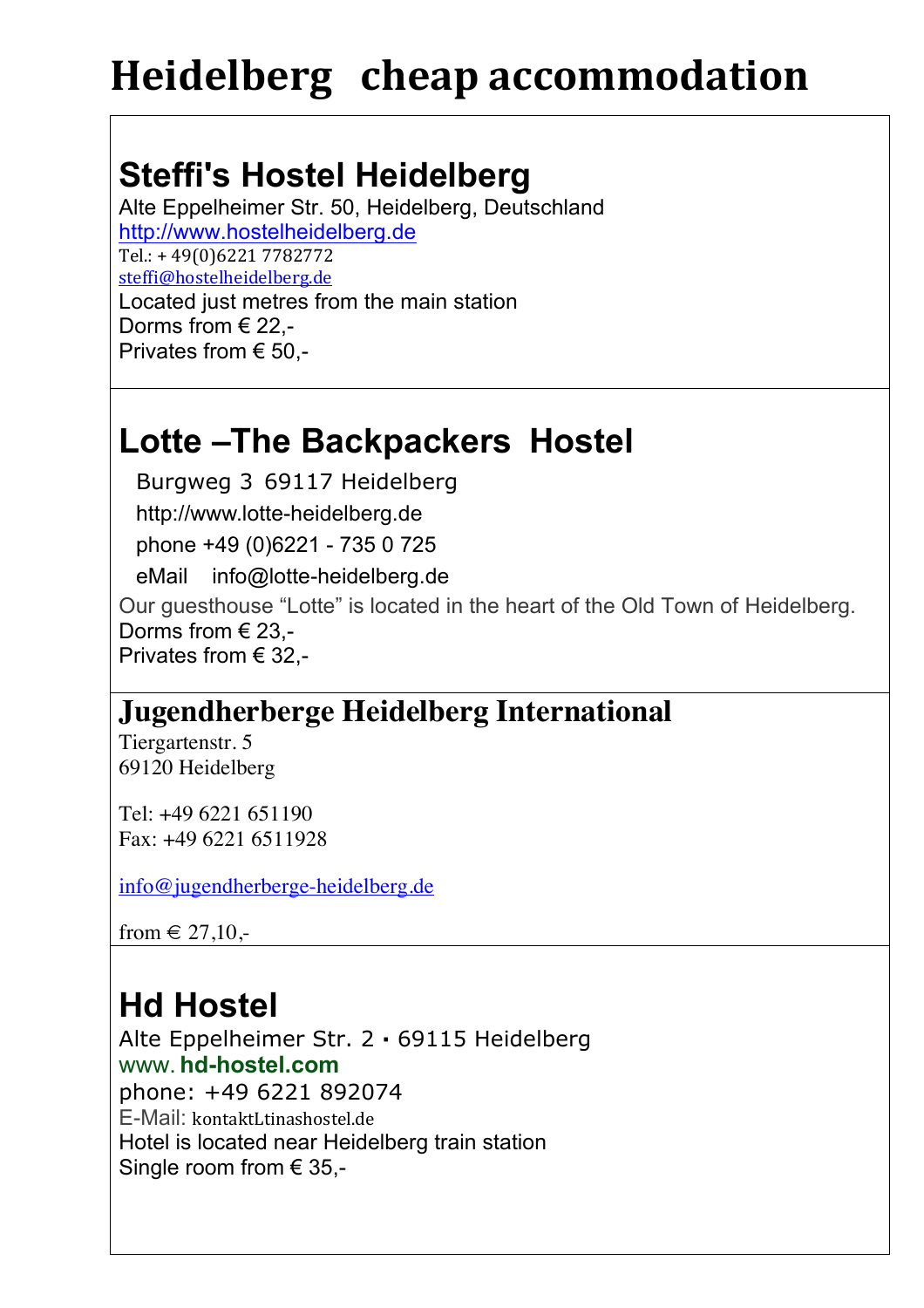#### **Eazy Hostel**

Eppelheimer Str.12 69115 Heidelberg Tel.: 06221-8788240 Fax: 06221-8788241 info@eazy-Hostel.com

Single room from € 50,-

## **B&B Hotel Heidelberg**

Rudolf-Diesel-Str. 22, 69115 Heidelberg http://www.hotelbb.de/de/heidelberg is conveniently located close to Heidelberg central station and is easily accessible by the motorways A5, B535 and L600 phone.: +49 (0)6221 / 1 37 20 Fax: +49 (0)6221 / 1 37 24 44 E-Mail: heidelberg@hotelbb.com Single room from  $\epsilon$  61,-

## **Hotel Kranich Heidelberg**

Kranichweg 37a **·** 69123 Heidelberg www.**hotel**-**kranich**-**heidelberg**.de/ phone: +49 6221 756313 **·** Fax: +49 6221 756314 E-Mail: info@**hotel**-**kranich**-**heidelberg**.de. Hotel is located in the Heidelberg district of Pfaffengrund 5min walk from tram stop

Single room from  $\in$  40,-

### **Hemingway's Hostel**

Fahrtgasse 1, Heidelberg

http://www.hemingways-heidelberg.de/

Located on the Neckar and near Bismarckplatz Fon 06221 6560488 Fax 06221 6561802 E-Mail: kontakt@hemingways-heidelberg.de Single room from  $\in$  45,-